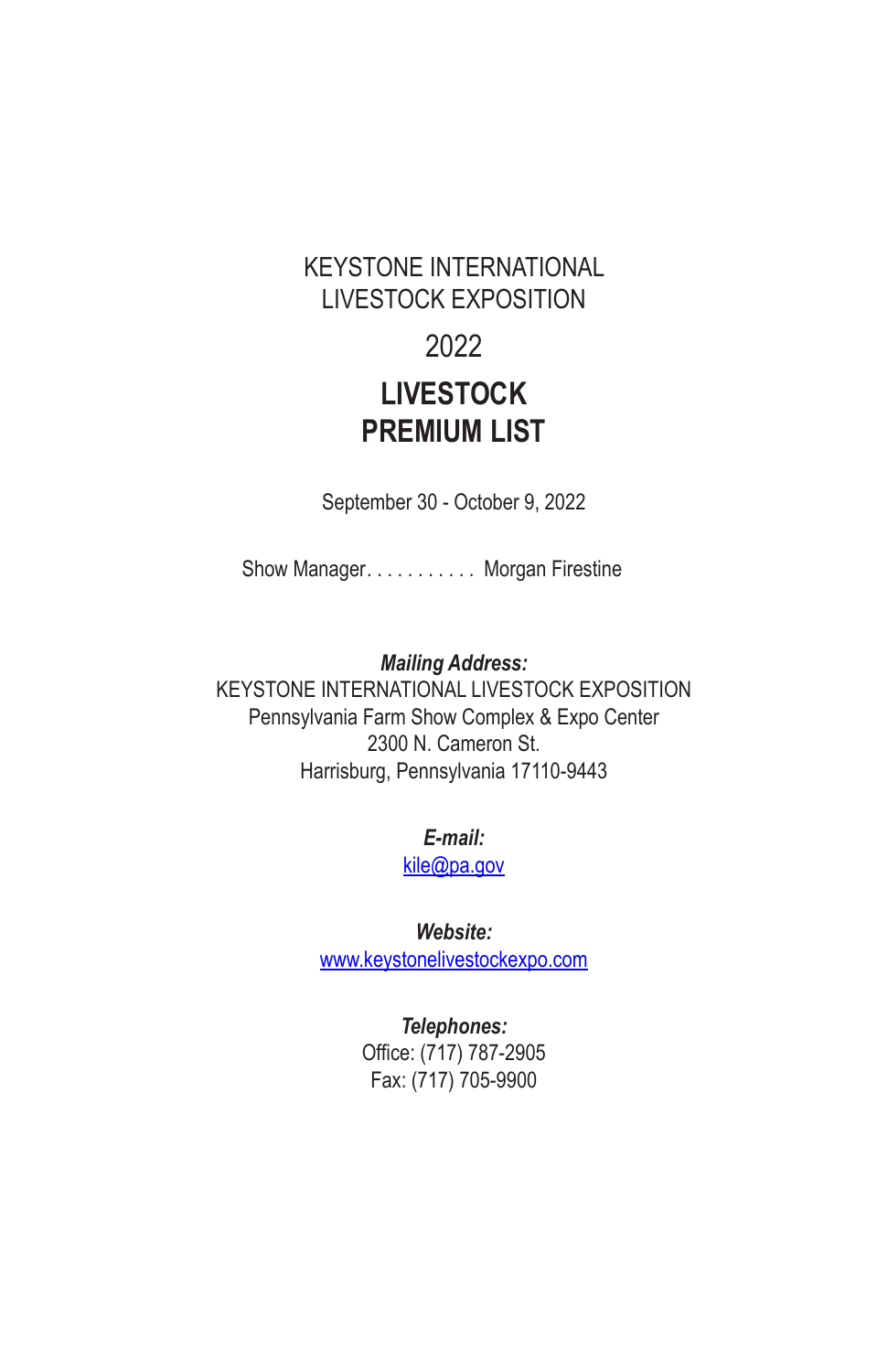

Dear Friends,

We are once again pleased to host the East Coast's largest livestock show — the Keystone International Livestock Exposition (KILE), October 1-10 at the Pennsylvania Farm Show Complex and Expo Center in Harrisburg, PA. The 64<sup>th</sup> year of KILE will offer exciting competition at every level from small-fry first-timers to seasoned showring veterans, plus valuable educational experience for the next generation of agriculture leaders and fun for the whole family.

KILE's rich tradition celebrates the best of agriculture, showcasing the finest livestock all the way to finished products and preparing the talented young people who will feed and lead us, our industry and our economy in the future.

Kicking off with newer favorites Ranch Riding and Boer goat shows, the show runs the gamut from a classic array of livestock breed shows, high-energy draft horse hitch contests, fitting, judging and showmanship, to showcasing end-products through the Keystone Classic Barbeque Competition and the PA Make It with Wool Competition. The show truly holds something for everyone.

We've seen time and again through the past several months that agriculture is absolutely essential to our lives, our communities and our economy. KILE showcases many of the reasons agriculture leads the way.

Our goal in 2021 is to host the best show possible, while keeping the health and safety of our visitors, our exhibitors and their animals top priority.

But we need your help. Your participation is the element that makes the hard work of dedicated volunteers and generous sponsors complete. Without you, the show can't go on. Bring your best, encourage your friends and neighbors to compete, and reach out to your local 4-H clubs and FFA chapters to consider entering the judging and stockmen's contests.

We need your help to spread the word and encourage potential exhibitors, contestants, visitors, and sponsors to be a part of KILE 2021. Like KILE on Facebook. Spread the word about the best place to be in early October. We look forward to your help and participation to make this the best KILE yet!

See you there!

Russell C. Redding Pennsylvania Secretary of Agriculture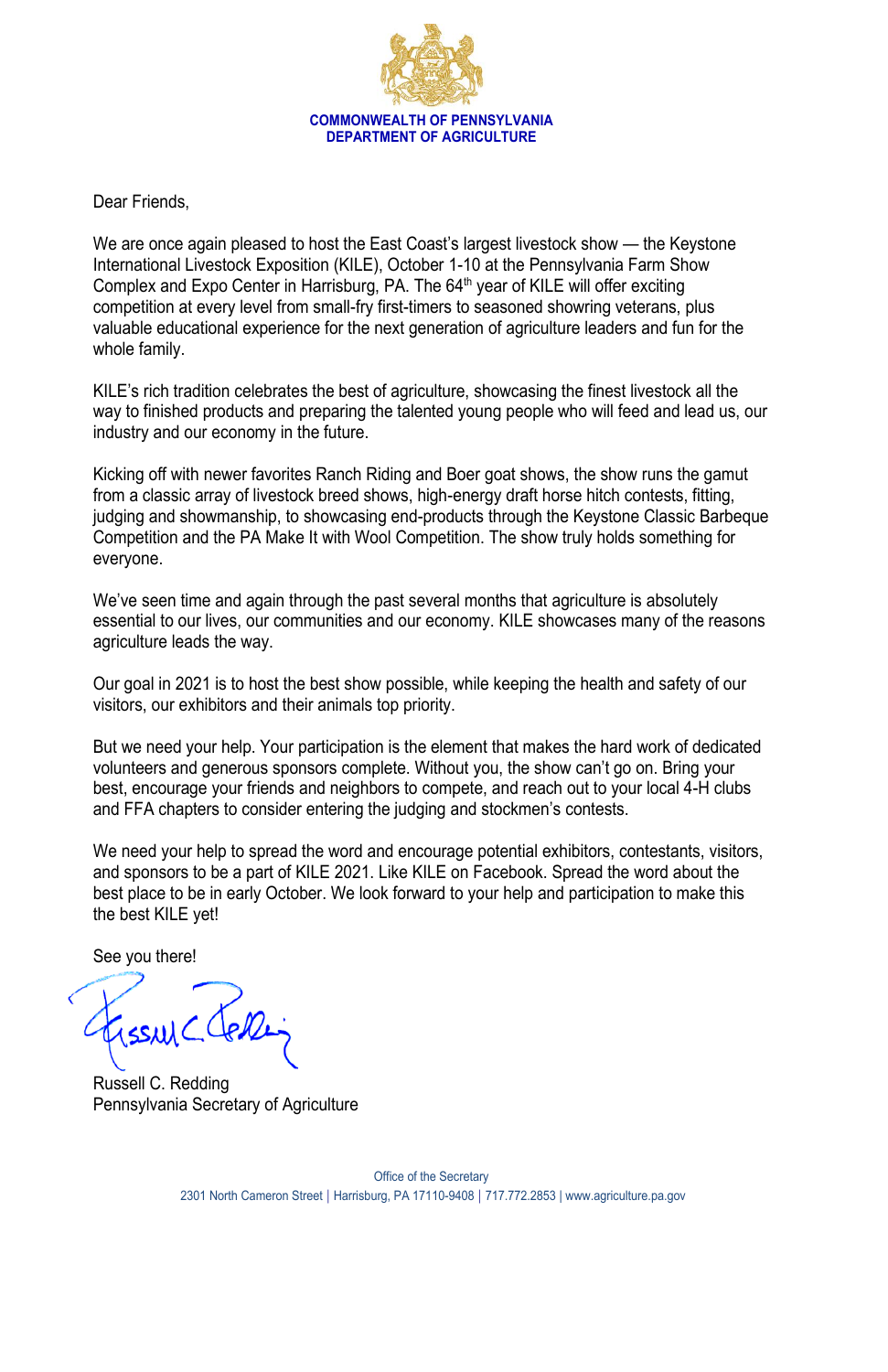## **KEYSTONE INTERNATIONAL LIVESTOCK EXPOSITION**

*Sponsored by:*

## THE PENNSYLVANIA LIVESTOCK ASSOCIATION

## *in cooperation with* THE PENNSYLVANIA DEPARTMENT OF AGRICULTURE

Tom Wolf **Russell C. Redding** *Governor Secretary of Agriculture*

## Commonwealth of Pennsylvania *and* THE PENNSYLVANIA FARM PRODUCTS SHOW COMMISSION

## Tom Wolf, *Governor*

Honorable Russell C. Redding, *Chairman, Secretary of Agriculture*

Jeff Warner, *Acting Deputy Secretary, Department of Agriculture*

Dr. Lee Burket, *Director, Bureau of Career and Technical Education. Pennsylvania Dept of Education*

Dr. Richard Roush, *Dean, College of Ag Sciences, Penn State Univ.*

Dr. Brent Hales, *Director of Penn State Extension*

Robert Mazza, *Member at Large*

Carl T. Shaffer *Member at Large*

Elizabeth M. Shorb, *Member at Large*

George H. Conner, *Advisory Member, Director Dauphin County Comm Econ.*

Abbie O'Neill, *Advisory Member, FFA Rep. PA FFA State President* Mary Smith, *Advisory Member, Pres. Hershey Harrisburg Regional Visitors Bureau*

David A. Baker, *Advisory Member, Office of the Mayor, Parks and Facilities Director*

Honorable Judith L. Schwank, *Governor's Rep. PA State Senate* Deborah A. Trump, *Recording Secretary*Sharon S Myers, *Executive Director, PA Farm Show Complex* John Howard, *Chief Council, Department of Agriculture* Heidi M. Svonavec, *Assistant Director, PA Farm Show Complex*

# KEYSTONE INTERNATIONAL LIVESTOCK EXPOSITION EXPOSITION EXECUTIVE COUNCIL

Rodger Bankert, Hanover Logan Hall, Mechanicsburg Robert Calvert, Mercer Morgan Firestine, Womelsdorf Althea Taggart, Waynesburg John Hausner, Dover Sandy Hopple, Mechanicsburg Laurie Hubbard, Alum Bank Jana Malot, Harrisonville

Co-Chairmen: Harry Bachman, Annville Kenneth Sandoe, Myerstown Treasurer: Michael Firestine, Lebanon

> Robert Mikesell, University Park JoAnn Hausner, Dover Linda Spahr, York Lisa Witmer, Columbia Ron & Lois Ziegler, Newville Terry Helder, Dillsburg Devin Cunningham, Liverpool Steve Cooper, Whiteford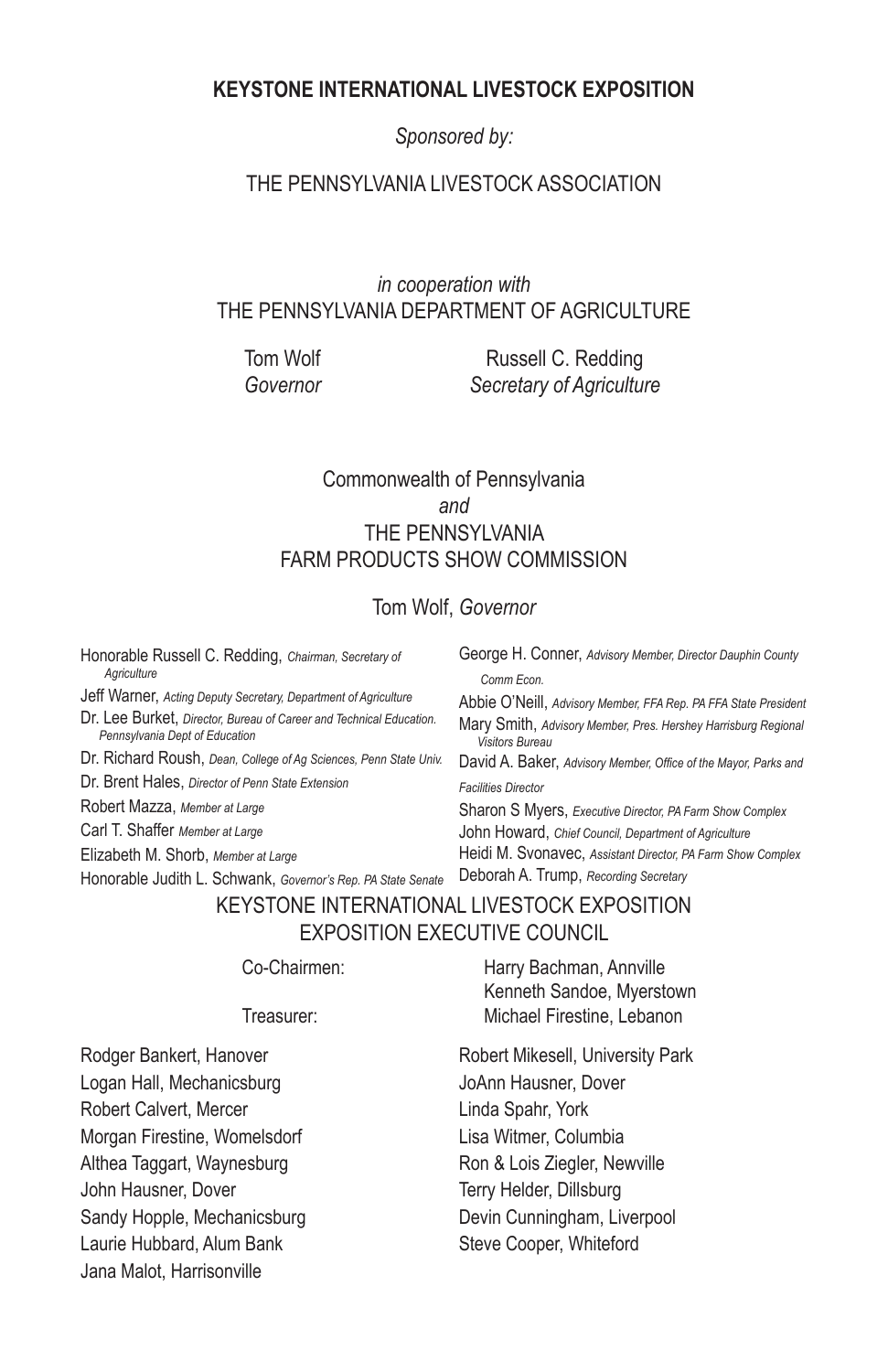## **IMPORTANT!**

# **READ CAREFULLY BEFORE YOU PARTICIPATE IN THIS SHOW! LIABILITY WAIVER**

The handling and showing of livestock and horses involves risk of personal bodily injury and damage to property. The Pennsylvania Farm Show Commission, the Pennsylvania Livestock Association, the Keystone International Livestock Exposition, the Pennsylvania Department of Agriculture, the American Horse Show Association, PA Draft Horse & Mule Association, Belgian Draft Horse Corp. of America, Clydesdale Breeders of the U.S., Percheron Horse Association of America, American Shire Horse Association, and the Haflinger Registry of North America, Commonwealth of Pennsylvania and all Commonwealth Agencies and instrumentalities, and any other entities responsible for the running of this show, including their employees, agents, or volunteers, will in no case be responsible for any loss, damage, or injury done to or occasioned by or arising from, any animal or article exhibited at the show, or injury to person or persons representing the exhibitor in any way at the show. EVEN IF SUCH INJURY OR DAMAGE IS THE RESULT OF THE NEGLIGENCE OR GROSS NEGLIGENCE OF THE ABOVE PARTIES.

If anyone feels they cannot make this agreement not to sue or make claim against the above parties, THEY SHOULD NOT PARTICIPATE IN THE SHOW. Participation in the show will be interpreted as a commitment and agreement by all participating persons to assume all risks of injury or damage and as a waiver of all rights to sue and make claim against the above parties.

By participating in this show, all participants also commit themselves and agree to be bound to indemnify any entity or person whom they sue or make claim against, that is they agree to fully pay such parties or person for any monetary or other damages that those parties suffer as a result of suit being instituted or claim being made against them including but not limited to the payment of all expenses, attorney's fees, court judgment, or other monetary damages arising from such suit or claim.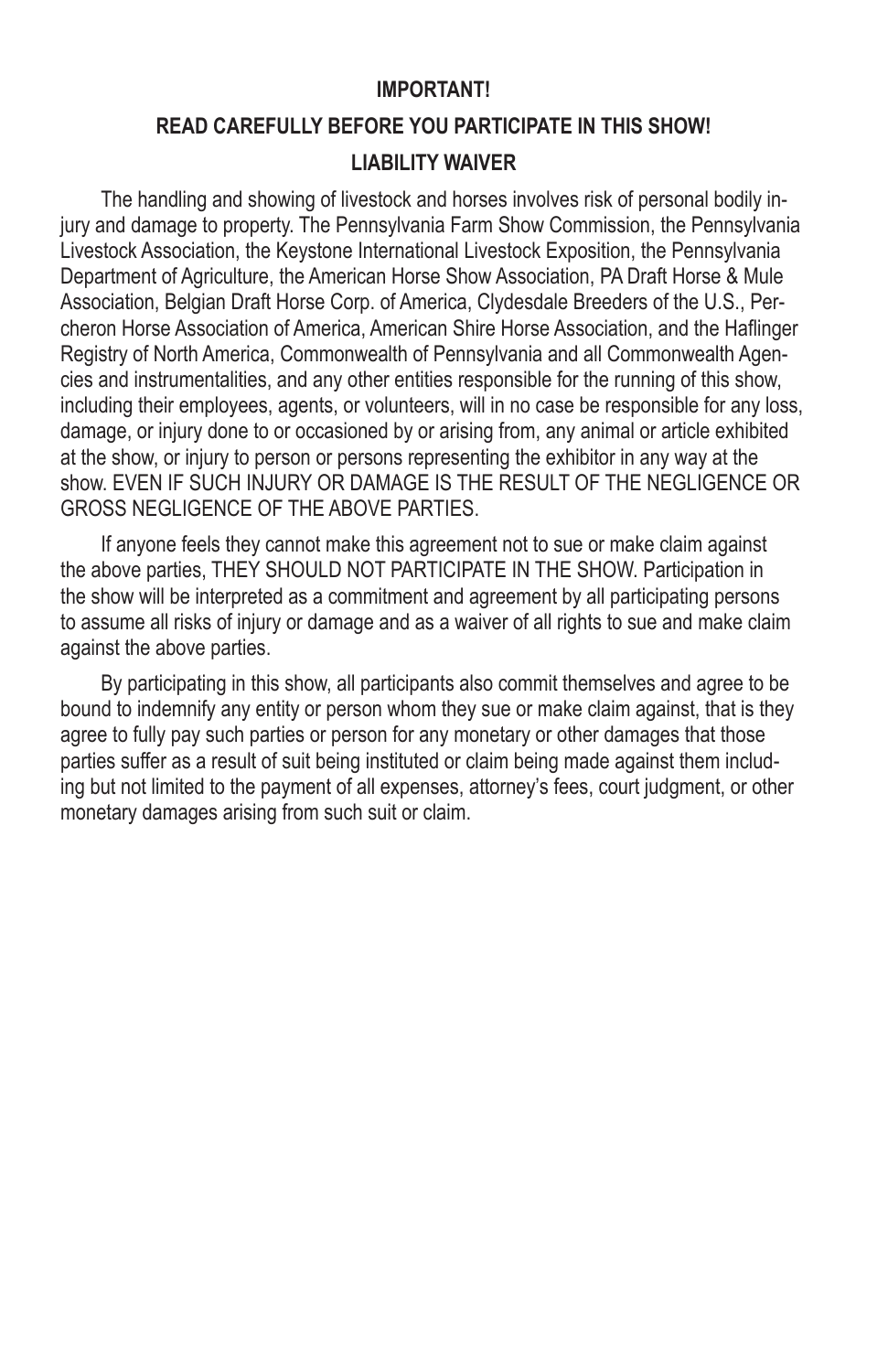